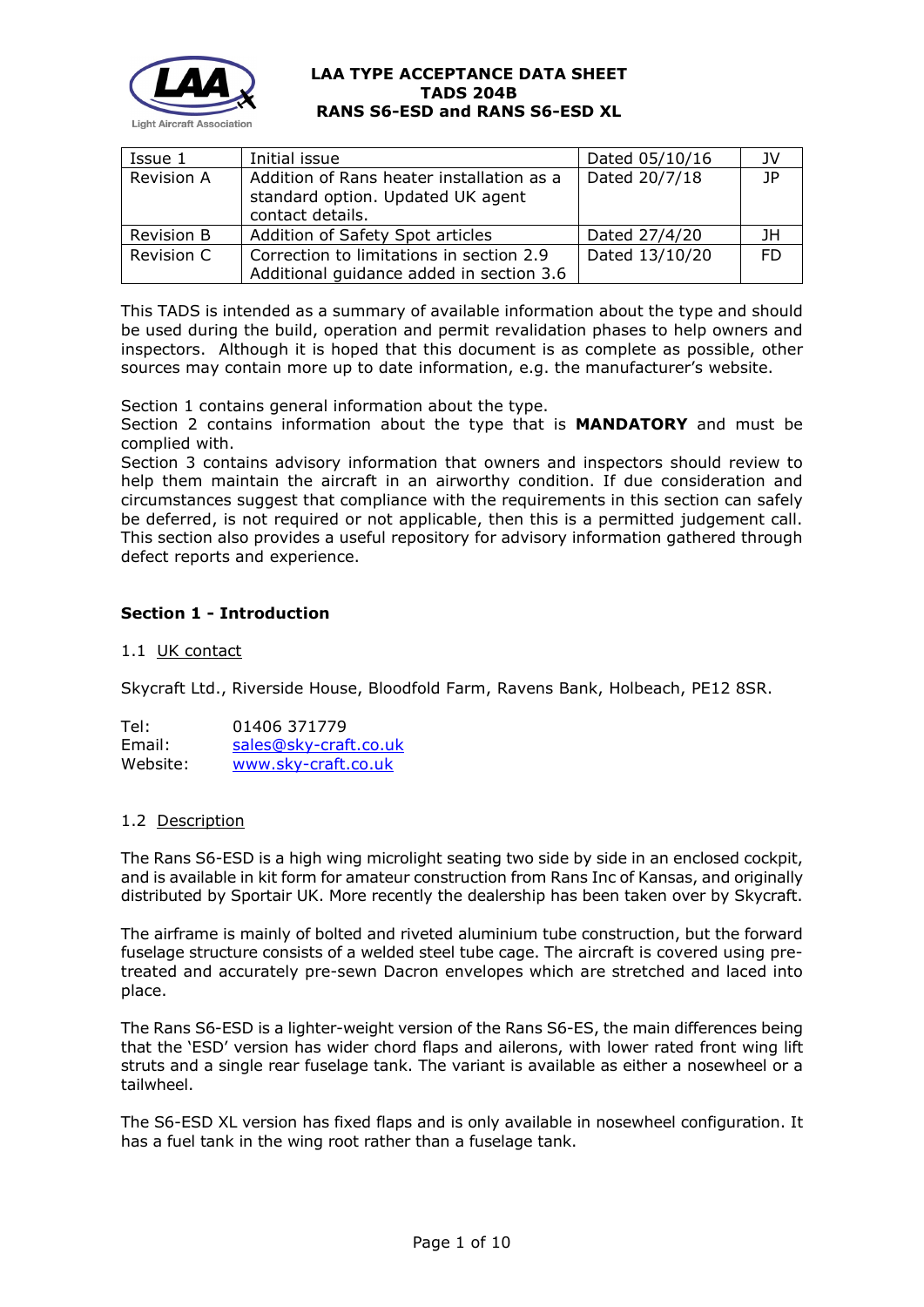

Variants of both may be modified to increase their maximum take-off weight by substituting the wider chord flaps and ailerons with the narrower versions and installing the uprated front wing lift struts. These aircraft are designated Rans S6-ESD (modified) or Rans S6-ESD XL (modified) as appropriate. Please contact LAA Engineering prior to starting any conversion activities.

Engine models currently approved in the UK for use in the S6-ESD or ESD XL versions are the Rotax 503, Rotax 532, Rotax 582, Rotax 912-UL and Jabiru 2200A. Note that the only propeller(s) approved for an individual aircraft are those listed on the individual aircraft's Operating Limitations document or in the  $PTL/1$  (Propeller Type List) for the type.

All variants are classed as microlight aeroplanes with a maximum gross weight of 385 kg for the un-modified variants, or 430 kg or 450 kg for the modified variants (weight is restricted to 430 kg when fitted with the Rotax 503 for performance reasons).

# **Section 2 – Mandatory information for owners, operators and inspectors**

At all times, responsibility for the maintenance and airworthiness of an aircraft rests with the owner. Condition No 3 of a Permit to Fly requires that: *"the aircraft shall be maintained in an airworthy condition".* 

# 2.1 Fast Build Kit 51% Compliance

The contents of the standard fast build kit is accepted as compliant with the 51% 'major portion' requirements on the basis that it is the same kit standard that has been accepted as 51% compliant by the FAA.

## 2.2 Build Manual

As supplied by manufacturer.

## 2.3 Build Inspections

Build inspection schedule 9 (Tubular aircraft). Inspector approval codes A-A, A-M, K or M. Inspector signing off final inspection also requires 'first flight' endorsement.

## 2.4 Flight Manual

TBC

## 2.5 Mandatory Permit Directives

Applicable specifically to this aircraft type:

| 2003-017 R1 | Restraint harnesses of unsatisfactory type |
|-------------|--------------------------------------------|
| 2003-018 R1 | Restraint harnesses condition              |

Also check the LAA website for MPDs that are non-type specific [\(TL2.22\)](http://www.lightaircraftassociation.co.uk/engineering/TechnicalLeaflets/Operating%20An%20Aircraft/TL%202.22%20non-type%20specific%20MPDs.pdf).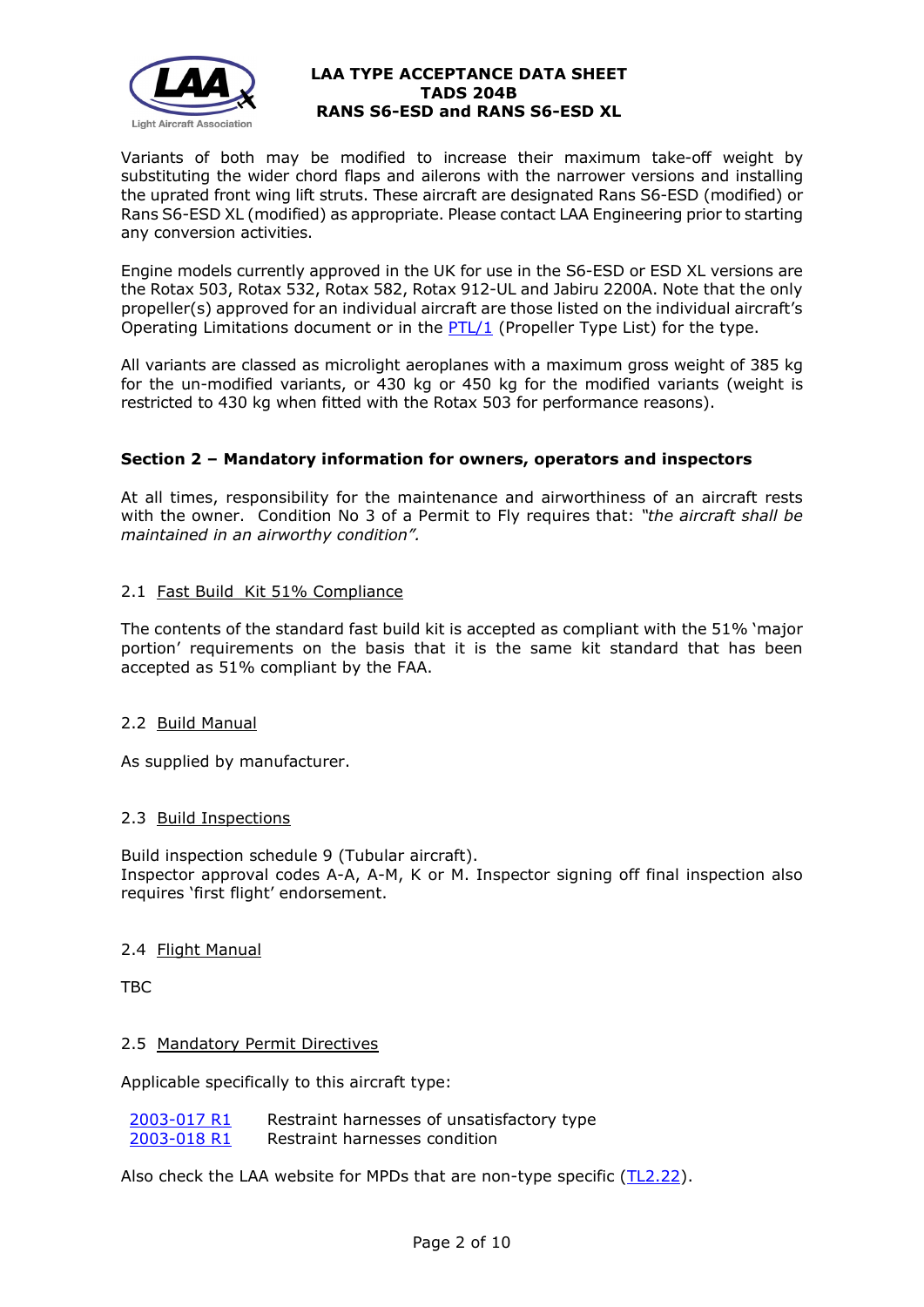

# 2.6 LAA Required Modifications (including LAA issued AILs, SBs, etc)

Several modifications were required by the LAA for acceptance of the type in the UK, as follows:

| LAA-204-001 | Idler arm in elevator control pushrod                              |
|-------------|--------------------------------------------------------------------|
| LAA-204-002 | Positive locking of control surface hinges                         |
| LAA-204-003 | Elevator bungee type trim addition of markings                     |
| LAA-204-004 | (not applicable to S6-ESD model)                                   |
| LAA-204-005 | Tab type elevator trim – addition of trim tab stops and pivot wire |
|             | locking                                                            |
| LAA-204-006 | Cockpit static source                                              |
| LAA-204-007 | Gascolator fitted forward of firewall                              |
| LAA-204-008 | pipe substituted in<br>Fire resistant type rubber fuel<br>engine   |
|             | compartment                                                        |
| LAA-204-009 | Fuel filler cap forward facing vent placards                       |
| LAA-204-010 | Pilot and Passenger restraint harness. (Add swivel fitting - MPD   |
|             | 2003-017 refers)                                                   |
| LAA-204-011 | Inspection of seat harness condition (MPD 2003-018 also refers)    |
| MOD/204/012 | Flying wire cable attach tangs - cracking                          |
| MOD/204/013 | Inspection of lower fin tube                                       |

2.7 Additional engine operating limitations to be placarded or shown by instrument markings

Notes:

- Refer to the engine manufacturer's latest documentation for the definitive parameter values and recommended instruments.
- Where an instrument is not fitted, the limit need not be displayed.

| With Rotax 503 engine: | Max CHT: 250°C (normal 180-220°C)<br>Max difference: 20°C<br>Max EGT: 650°C (normal 460-580°C)<br>Max difference: 25°C                                                                             |
|------------------------|----------------------------------------------------------------------------------------------------------------------------------------------------------------------------------------------------|
| With Rotax 582 engine: | Max CHT: 150°C (normal 110-130°C)<br>Max difference: 10°C<br>Max EGT: 650°C (normal 500-620°C)<br>Max difference: 25°C<br>Max Coolant temp: 80°C                                                   |
| With Jabiru 2200A:     | Max CHT: 210°C<br>Oil temp: $50-110$ °C<br>Oil pressure 125-525 kPa @3100 RPM                                                                                                                      |
| With Rotax 912-UL:     | Maximum CHT: 150°C<br>Max Coolant Temp: 120°C (with 50/50 Glycol/water<br>coolant)<br>Oil Temp Limits: 50°C to 140°C (Normal 90-110°C)<br>Oil Pressure: 2-5 Bar<br>Minimum Fuel Pressure: 0.15 bar |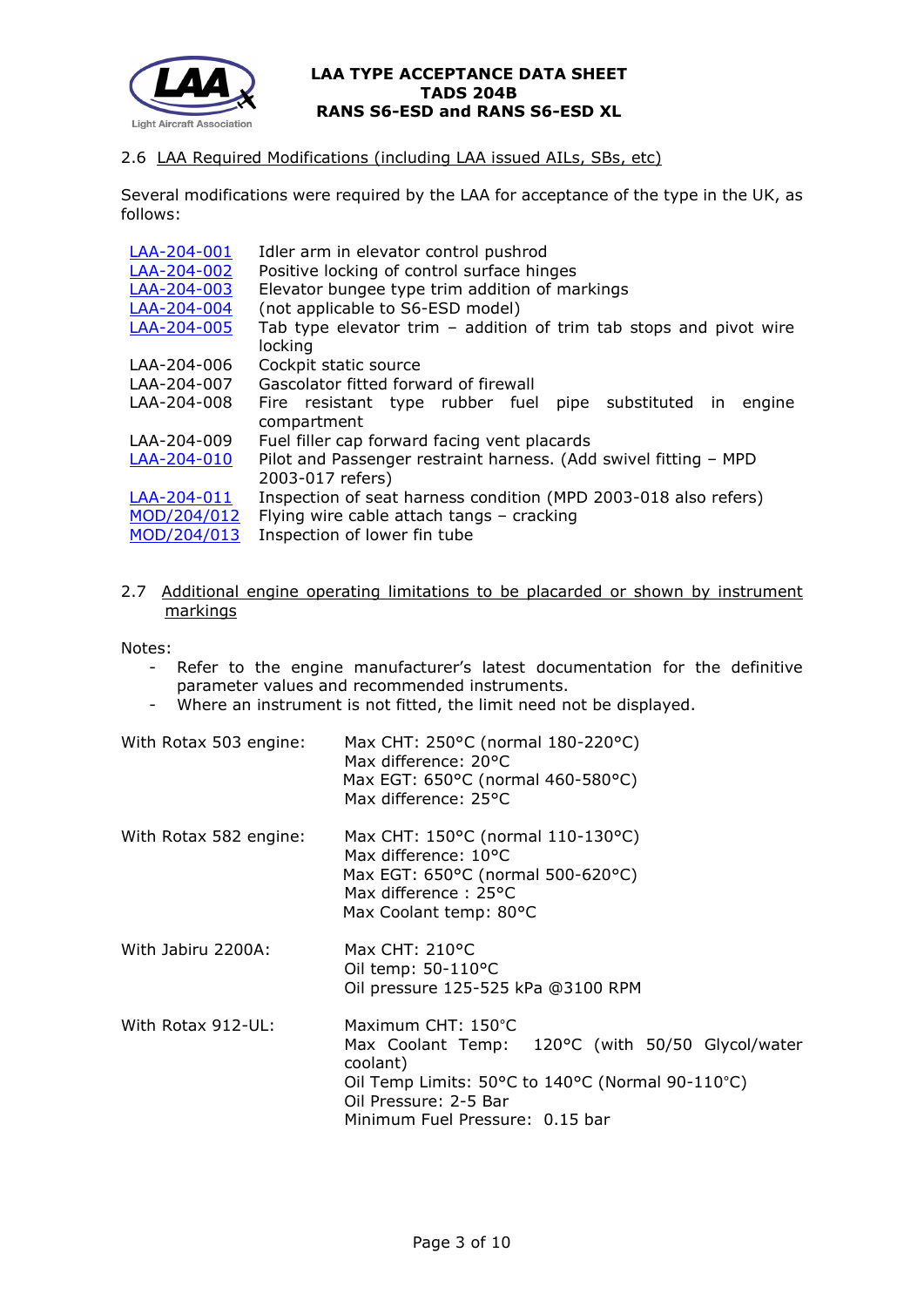

2.8 Control surface deflections

| Ailerons     | TBC |
|--------------|-----|
| Elevators    | ГВС |
| Elevator tab | ſBC |
| Rudder       | BC- |
| Flap         |     |

2.9 Operating Limitations and Placards

(Note that the wording on an individual aircraft's Operating Limitations document takes precedence, if different.)

- 1. Maximum number of occupants authorised to be carried: two
- 2. The aircraft must be operated in compliance with the following operating limitations, which shall be displayed in the cockpit by means of placards or instrument markings:

2.1 Aerobatic Limitations The aeroplane is permitted to fly only for non-aerobatic operation. In this context, non-aerobatic operation includes: i) any manoeuvre necessary for normal flying. ii) intentional stalls from level flight. iii) steep turns in which the angle of bank does not exceed 60 degrees. Intentional spinning is prohibited.

2.2 Loading Limitations (S6-ESD & S6-ESD XL) Maximum Total Weight Authorised: 385 kg CG Range: 66.0 inches to 71.0 inches aft of datum point Datum Point is: rear face of the propeller Loading Limitations (S6-ESD (modified) & S6-ESD XL (modified)) Maximum Total Weight Authorised: 430 kg or 450 kg (depending on engine fit) CG Range: forward limit 62.5 inches aft of datum up to 295 kg, 66.0 inches aft of datum at MTWA, with linear variation between. Aft limit 71" aft of datum. Datum Point is: rear face of the propeller 2.3 Engine Limitations (Rotax 503 engine and Rotax 582 engine) Maximum Engine RPM: 6800 Maximum continuous engine RPM: 6500 Engine Limitations (Rotax 912-UL engine) Maximum Engine RPM:5800

 Maximum continuous engine RPM: 5500 Engine Limitations (Jabiru 2200A engine)

- Maximum Engine RPM: 3300
- 2.4 Airspeed Limitations

Maximum indicated airspeed (S6-ESD & S6-ESD XL): 100 mph Maximum indicated airspeed (S6-ESD (modified) & S6-ESD XL (modified)): 110 mph Maximum indicated airspeed, flaps extended (S6-ESD and S6ESD XL): 65 mph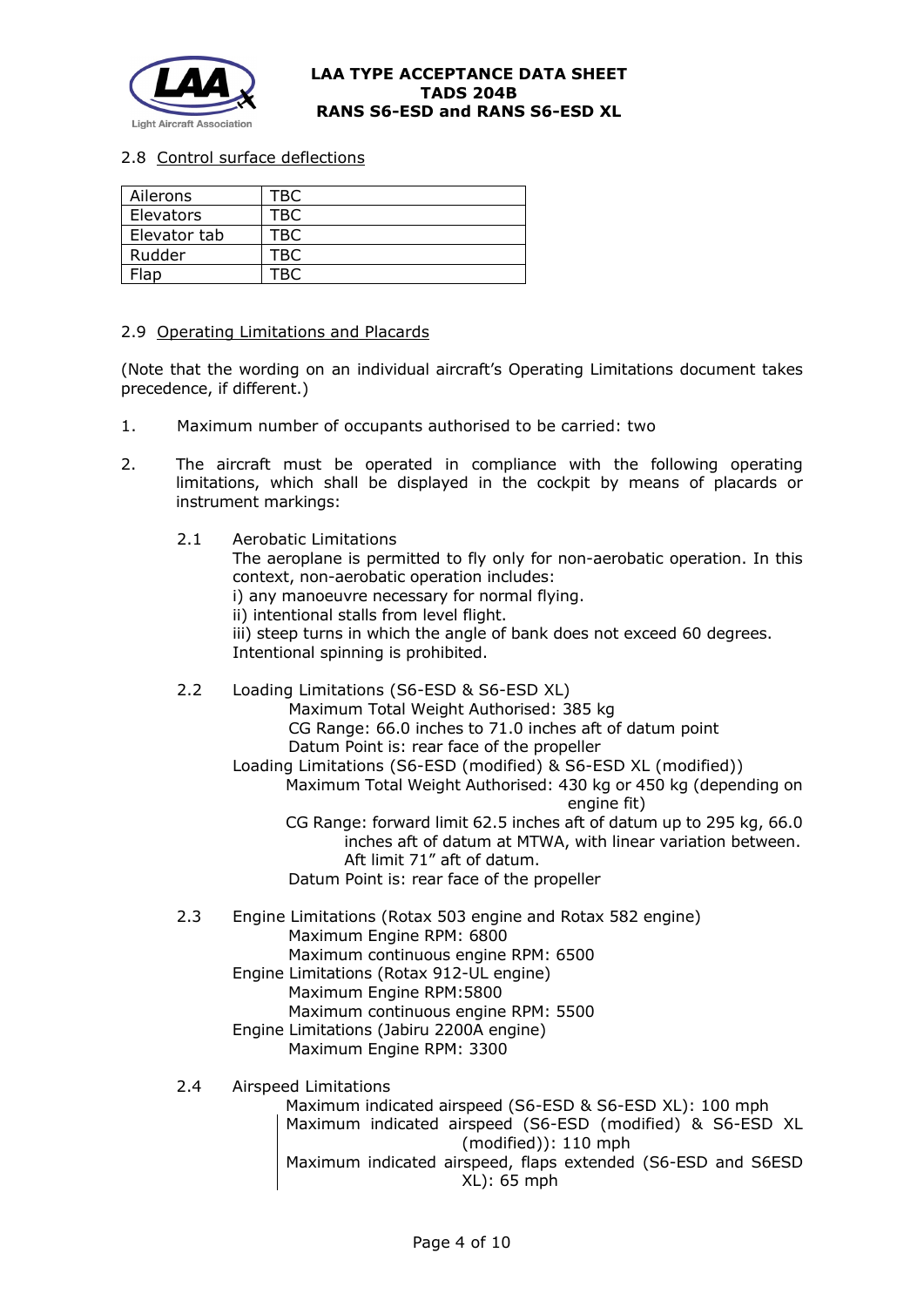

Maximum indicated airspeed, flaps extended S6-ESD (Modified) and S6-ESD XL (Modified): 80 mph

2.5 Other Limitations The aircraft shall be flown by day and under Visual Flight Rules only. Smoking in the aircraft is prohibited.

## Additional Placards:

"Occupant Warning - This Aircraft has not been Certificated to an International Requirement"

A fireproof identification plate must be fitted to fuselage, engraved or stamped with aircraft's registration letters.

As a microlight aircraft, additional microlight weight placard must be fitted as described in [TL2.11](http://mar2013.lightaircraftassociation.co.uk/engineering/TechnicalLeaflets/Operating%20An%20Aircraft/TL%202.11%20Placards%20and%20Labels.pdf) regarding empty weight and payload.

### 2.10 Maximum permitted empty weight

See [TL 3.16](http://www.lightaircraftassociation.co.uk/engineering/TechnicalLeaflets/Mods%20and%20Repairs/TL%203.16%20Weight%20%20Balance%20Guidance%20Notes.pdf)

## **Section 3 – Advice to owners, operators and inspectors**

### 3.1 Maintenance Manual

Nil. In the absence of a manufacturer's maintenance schedule for the airframe, refer to LAMS schedule. Refer to build manual for rigging instructions. For engine consult engine manufacturer's schedule.

#### 3.2 Standard Options

(Subject to empty weight considerations)

Cabin heater installation (see also Special Inspection Points below)

## 3.3 Manufacturer's Information (including Service Bulletins, Service Letters, etc)

In the absence of any over-riding LAA classification, inspections and modifications published by the manufacturer should be satisfied according to the recommendation of the manufacturer. It is the owner's responsibility to be aware of and supply such information to their Inspector.

| Ref       | Date     | Description                               |
|-----------|----------|-------------------------------------------|
| 011790-02 | 17.01.90 | Tailplane truss - fitting problem         |
| 011790-01 | 17.01.90 | Cooling system filler cap                 |
| 012390-03 | 23.01.90 | Control linkage rod ends - safety washers |
| 012390-04 | 23,01,90 | Negative incidence setting on tailplane   |
| 032090-01 | 02.03.90 | Elevator flutter - reinforced pushrod     |
| 092190-01 | 21.09.90 | Lock rings on tail cable turnbuckles      |
| 121590    | 15.12.90 | Reinforced G3 tail brackets               |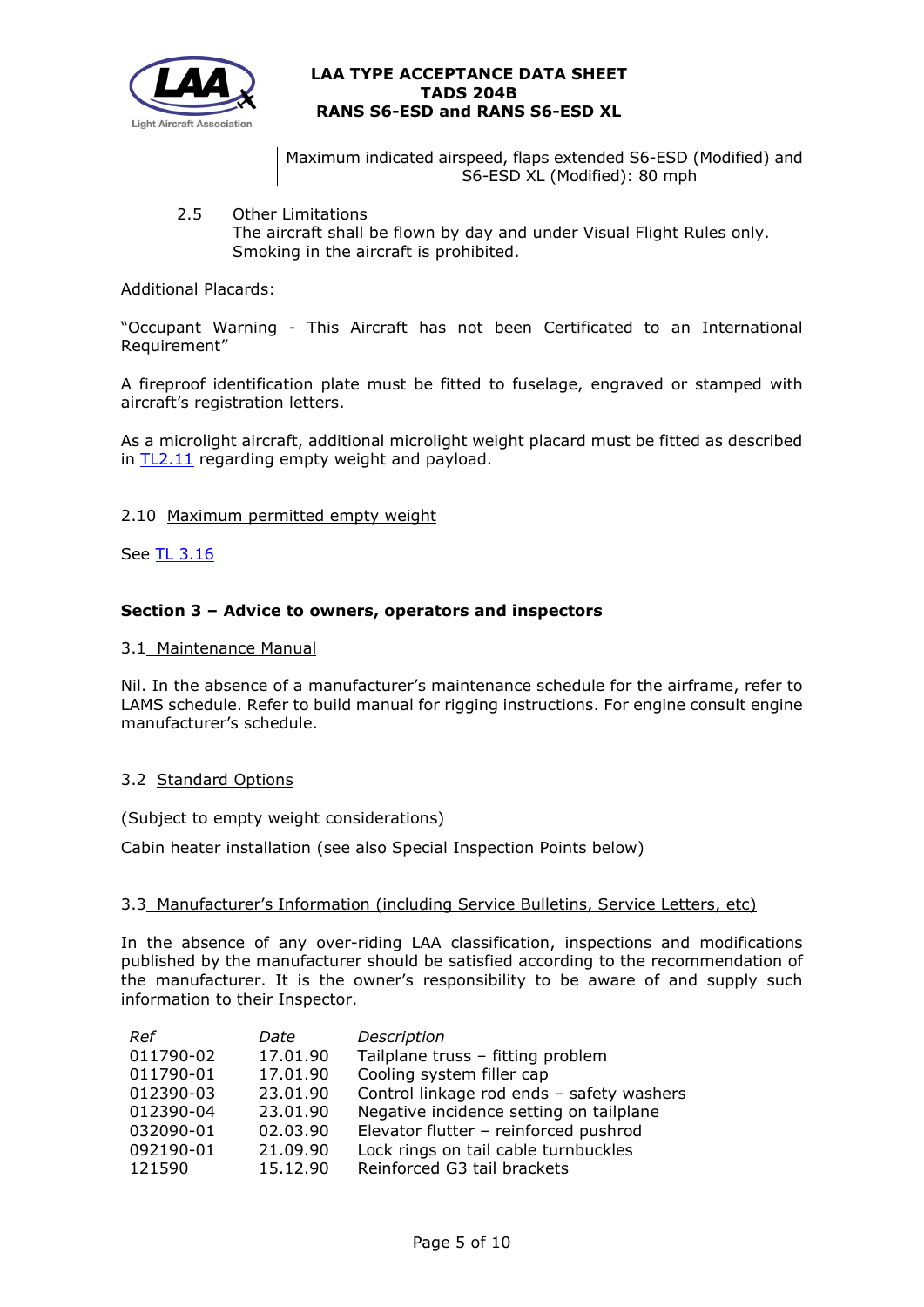

| 0122690-01   | 26.12.90 | Reinforced vertical stabiliser gusset                |
|--------------|----------|------------------------------------------------------|
| 0122690-02   | 26.12.90 | Rudder horn and rudder travel                        |
| 0101491-01   | 01.01.91 | Reinforcement of control stick torque tube           |
| 00316092-01  | 16.3.92  | Landing gear sockets - loose legs                    |
| 042792-01    | 27.4.92  | Reinforced tail channel gusset - taildraggers        |
| AA101        | ??????   | Rotax 912 engine electrical schematic                |
| AA105        | 21.9.92  | Oil System Rotax 582                                 |
| AA106        | 21.9.92  | Discharging battery with Rotax 912                   |
| AA107        | 15.9.92  | Quartz Hobbs meter                                   |
| AA108        | 11.2.92  | 912 oil temperature sender                           |
| AA109        | 04.2.93  | Aft lift strut shim                                  |
| <u>AD105</u> | 22.6.93  | Bellcrank gusset - possible control jam              |
| OA119        | 27.1.95  | Reinforced vertical tail spreader tube               |
| <b>AD108</b> | 24.3.95  | Gear leg solid doubler - add roll pin                |
| AA121        | 04.4.95  | Fire resistant fuel lines firewall forward           |
| AD112        | 31.7.96  | Inspect taildragger cages for cracks                 |
| <b>AD114</b> | 10.1.97  | Skylight rivets                                      |
| AA125        | 5.96     | Fuel cap venting                                     |
| AA126        | 14.1.97  | Fuel tank position dimension wrong                   |
| AA127        | 31.3.97  | Undercarriage mountings - doublers                   |
| AD115        | 25.3.98  | Hegar master brake cylinders                         |
| AA133        | 19.2.98  | Rotationally moulded fuel tank expansion             |
| <b>AD120</b> | 22.1.01  | Elevator yoke exit                                   |
| AD122        | 16.3.01  | 912/912S oil pressure sender and oil pressure switch |
| <b>OA149</b> | 4.6.01   | Two-blade Warp Drive propellers on 100 HP 912S       |
| AD126        | 22.4.02  | Engine mount for Rotax 912 engines                   |
| <b>AD128</b> | 26.6.02  | Aileron push pull tubes / rear lift struts           |
| <b>OA158</b> | 20.8.03  | Nose gear disconnect & shimmy damper                 |
| AD130        | 6.10.03  | Improved tail spring mount & steer horns             |
| AD134        | 18.9.06  | Tail spring breakage                                 |
| AD135        | 27.9.07  | <b>CAB-TANG failure</b>                              |
| <b>OA167</b> | 14.8.08  | 1/4" Blue fule line and 1/8" blue primer line        |
| <b>OA168</b> | 23.4.09  | Fuel filter                                          |
| AD136        | 9.7.10   | Hour meter oil pressure switch leak                  |
| <b>AA172</b> | 16.12.10 | Incorrect shipping of AAPQ-44 rivets                 |
| AD135        | 25.9.07  | Cable tang failure                                   |
| AD136        | 14.5.10  | Hour meter oil pressure switch leak                  |
| AD137        | 7.2.11   | Nose gear strut inspection                           |
| <b>OA173</b> | 24.5.13  | Trim wire breakage                                   |
| <b>AA178</b> | 23.12.15 | Seat bottom cushion without wire pocket              |
| <b>AA179</b> | 8.1.16   | Incorrect sized K-1000-3 nut plate                   |

# 3.4 Special Inspection Points

- Inspectors should check all metalwork supplied in the kit carefully for quality before construction commences.
- One or two of the detail design features give away the aircraft's microlight status and 'go against the grain' with the traditionalists amongst us, but nevertheless the Rans S6 is now a well proven design.
- Build manual diagrams are reasonably clear and few construction problems have been reported.
- Check the 'squashed and bent' aluminium tube ends on early examples for minute cracks formed during manufacture, and dress out as required to prevent cracks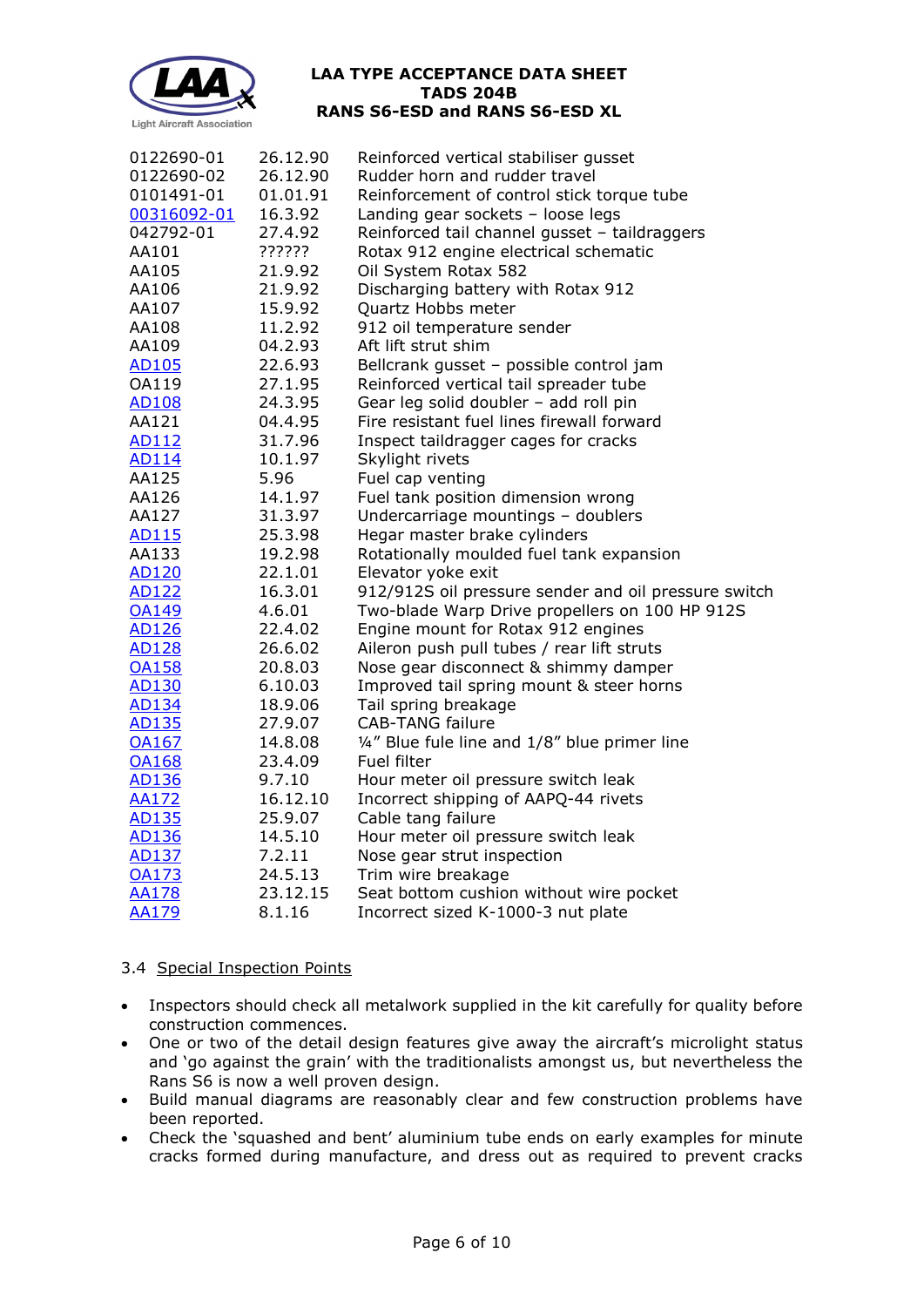

growing from these points in service – later versions use more conventional riveted joints.

- Ensure that all blind rivets are 'pulled' squarely and check that rivet heads are properly seated with a feeler gauge.
- The proper fitting of the pre-sewn covering envelopes is something of an art (they are a very tight fit and must be worked into place progressively) and care must be taken to avoid wrinkles, and to avoid tearing the material. The amount of spanwise tension on the wing 'envelopes' controls the 'sag' between ribs and hence the aerofoil profile.
- The build manual is not detailed regarding engine installation and inspectors should take care to check that standard UK practices have been followed with regard to engine installation, fuel system, etc.
- With Rotax 912-UL engine option, the throttle spring on the carburettors must be adjusted so that the system does not have a strong tendency to spring to 'full throttle' when the throttle knob is released, or require a strong pull to keep it in the closed position.
- If Rotax engine fitted, appropriate Rotax 2-stroke or Rotax 912 series installation checklist to be completed (apart from flight test section) as part of final inspections prior to applying for Permit to Fly.
- If Rotax 912 engine fitted, a vapour return line must be fitted to the fuel system if unleaded Mogas fuel is to be used. This returns the excess fuel and vapour to the fuel tank. Returning it to the fuel supply pipe downstream of the tank outlet is not acceptable.
- Fabric life is limited, and strength can degrade quite rapidly under adverse conditions particularly on surfaces exposed to sunlight due to the absence of an UV blocker. Dacron covers deteriorate with time and lose their strength, particularly if the aircraft is tethered outside. The Bettsometer is standard device for assessing fabric strength.
- Rans state that fading of the colours on upper surfaces compared to those on the lower surfaces is a good indication that the fabric is nearing the end of its useful life, and recommend that the Dacron be replaced when its strength is reduced to half its original value. The 'Bettsometer' can be used to check the fabric strength whilst causing minimal damage to the fabric being tested. A Bettsometer reading of 1000grm or below is cause for closer inspection and perhaps rejection of the subject skin, replacement skins are available for all models.
- The instrument panel is a structural part of the fuselage frame, serving as a brace for the main fuselage uprights. Replacement instrument panels only acceptable if equally strong as standard panel. Some after-market alternative panels have been rejected on this basis. It is not acceptable to make cut-outs in the instrument panel to accept instruments larger than the standard size 3 1/8" diameter instruments unless specific modification approval has been obtained from LAA Engineering.
- Check bracing wire attachment tangs carefully for signs of cracking in service, particularly on tail bracing wires, see [MOD/204/012.](http://www.lightaircraftassociation.co.uk/engineering/TADs/204B/MOD%20204-012.pdf)
- Several cases have been reported of cracking in the seat back frame, particularly on early examples with pull start engines. On early examples with the tailplane mounted on the fin base root rib cracks have been found at the front tailplane attachment and rudder post. Later examples have the tailplane attached to the upper fuselage longerons and are more robust in this respect.
- Maintenance of the airframe is typical of a modern tubular aluminium microlight such as a Thruster or AX3. Watch out for bent tubes, cracks in tubing and gussets, loose rivets, signs of fretting in joints (grey metal dust stains).
- In the case of a heavy landing, check particularly carefully the cantilever main undercarriage legs, early type legs have a reputation for 'yielding' slightly and taking on a set. Later legs (which are retro-fittable) are of an improved type which are more robust. You should also check the truss-type cross-beam which the undercarriage legs fit to for signs of distortion/failure and also the bolts which attach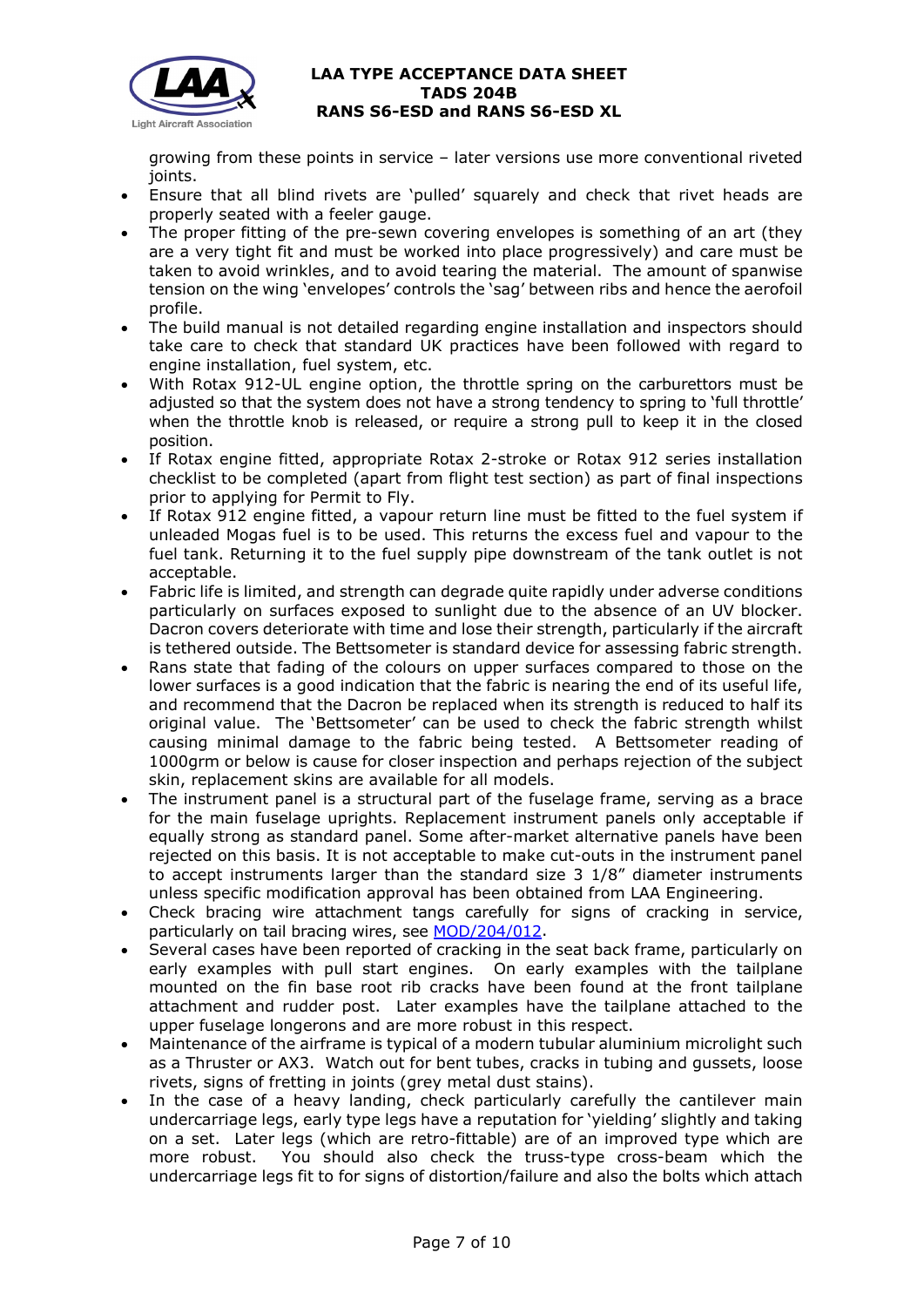

the legs to the airframe, as the bolt holes tend to wear and consequently the legs become progressively looser in their sockets, eventually leading to wheel shimmy.

- As a microlight aircraft, a noise certificate must be issued by the CAA specific to each individual aircraft built. A new noise certificate must be obtained following any change in noise output, including change to engine type, reduction gear ratio, propeller type, propeller pitch setting, type of exhaust, exhaust after-muffler or intake silencer.
- Levelling datum: tube forming lower sill of cockpit door aperture.
- Cabin heater system: exhaust muffler shroud should be removed annually to enable a complete inspection for the muffler for cracks or other failures.

#### 3.5 Operational Issues

The following Safety Spot articles are relevant to Rans S6 aircraft

### *Light Aviation* issue [April 2008](http://www.lightaircraftassociation.co.uk/engineering/SafetyIssues/SafetySpotApril08.pdf) *Fin tube cracking*

# AIL released regarding 'under the skin' fin inspection. Cracks in the fin likely caused by overstressing during ground handling; lifting aircraft into a hanger by tailplane's leading edge.

*Light Aviation* issue [Dec 2008](http://www.lightaircraftassociation.co.uk/engineering/SafetyIssues/SafetySpotDec08.pdf) & [July 2008](http://www.lightaircraftassociation.co.uk/engineering/SafetyIssues/SafetySpotJuly08.pdf) *Ice cracking/bursting tube*

Ice expansion caused cracks in airframe tube to burst. Inspect for cracks on structures where water might collect over winter.

*Light Aviation* issue [February 2011](http://www.lightaircraftassociation.co.uk/2010/Magazine/2011/Feb/Safety_Spot.pdf) *Vapour return line issue*

Fuel vapour return found connected to a point lower than head of fuel. The return line will supply fuel to the carburettor without the ability to shut off fuel flow.

*Light Aviation* issue [June 2011](http://www.lightaircraftassociation.co.uk/2011/Magazine/June/safety%20spot.pdf) *Extended decent fuel starvation*

Fuel collectors from wing tanks are located at front and rear of tanks, on extended decent with low fuel, the route of the fuel is such that it can't flow up to the filter.

*Light Aviation* issue [August 2012](http://www.lightaircraftassociation.co.uk/2012/Magazine/August/safety_spot.pdf) *Kink in fuel line*

Kink in fuel line suspected to have caused engine failure after take-off. Kinks in fuel lines restrict flow effectively but act as a venturi and could cause air bubbles to form.

*Light Aviation* issue [June 2013](http://www.lightaircraftassociation.co.uk/2013/Magazine/June/safety_spot.pdf) *Oil cooler failure*

Second new installation of oil cooler on Jabiru 2200 leaked. Pipework routing adjusted to provide more support and prevent further damage.

*Light Aviation* issue [August 2014](http://www.lightaircraftassociation.co.uk/2014/Mag/Aug/Safety%20Spot.pdf) *Incorrect air filter*

Low RPM generated by Rotax 503, prop fined further and air filter changed as last resort, incorrect air filter fitted in the first case restricting air supply to engine.

*Light Aviation* issue [July 2016](http://www.lightaircraftassociation.co.uk/2016/Magazine/Jul/safety_spot.pdf) *Unseen accident damage*

Aircraft purchased damaged after accident had further unseen damage to longerons hiding under fabric coverings. Full inspections required after unusual occurrences.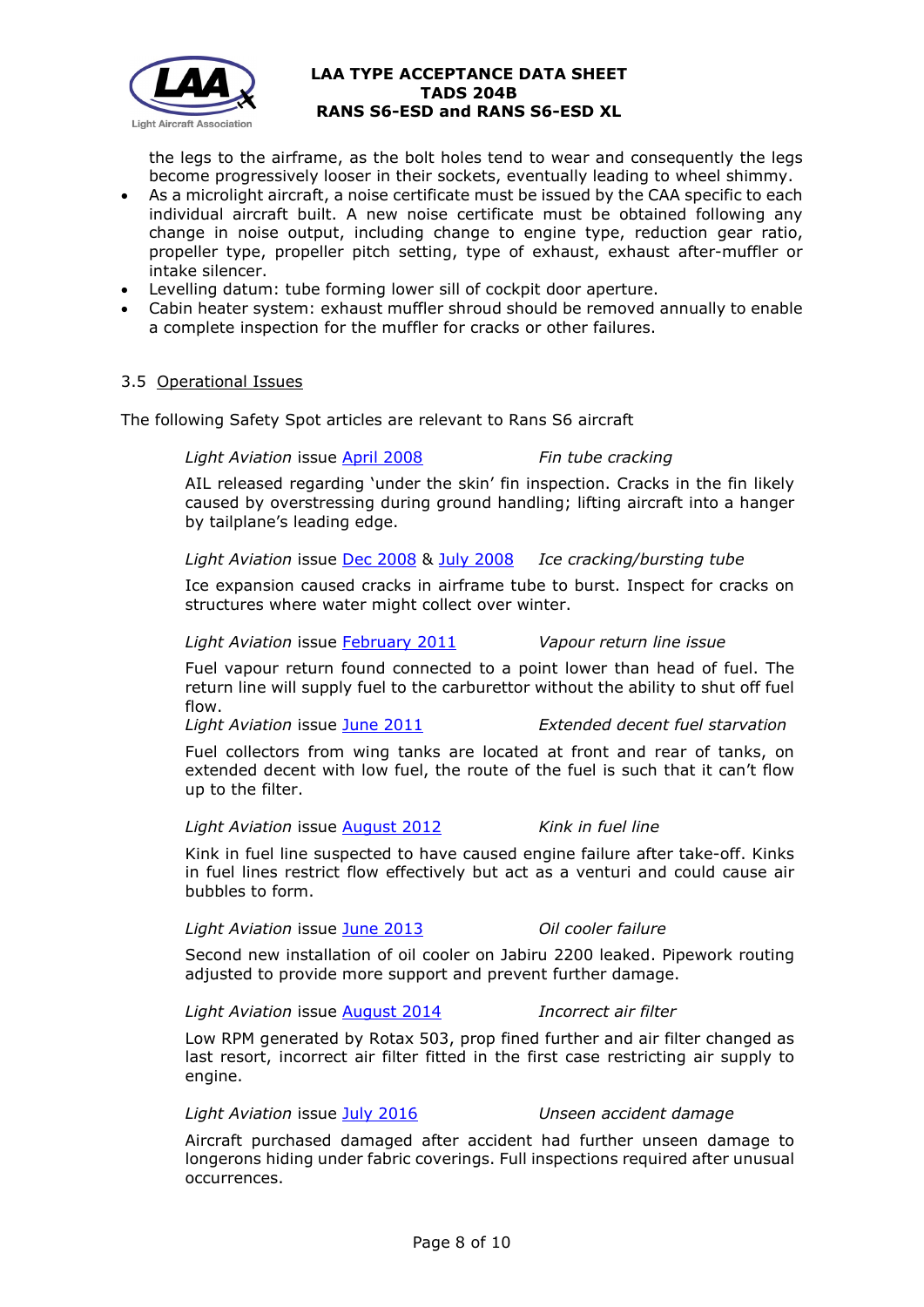

Light Aviation issue [September 2016](http://www.lightaircraftassociation.co.uk/2016/Magazine/Sep/safety_spot.pdf) *Fuel pump failure*

Serious loss of engine power due to a Jabiru fuel pump failure. The failure being the rocker arm had dislocated from the slot in which it resided.

# 3.6 Special Test Flying Issues

- Some examples of the Rans S6 variants have suffered from Carbon Monoxide fumes in the cockpit. With the laced joint in the fuselage bottom covering there are inevitably multiple entry routes available for exhaust smoke into the cockpit and it relies on the airflow / pressure field around the fuselage to disperse the fumes aft rather than allowing them to seep into the cockpit. It is recommended that a CO 'dead spot' type indicator is fitted to the instrument panel. Tests have shown that the human nose is not altogether reliable in identifying the very low levels of exhaust smoke concentration involved, even when pre-mixed oil and fuel is used. If problems persist in flight an extended exhaust tailpipe may solve the problem. Later models and new replacement fuselage skins have velcro flaps covering the laced fuselage joint improving the performance and reducing drafts.
- Special attention to adequacy of rate of climb with 503 engine minimum 250 ft/min at max gross weight. One example had to have max gross weight reduced below 430 Kg for performance reasons.
- With Jabiru engines, it is imperative that the cylinder head bolts and tappets are checked at 5, 10, 15 and 20 hours. Omitting this check can lead to head leaks and damage at around 25-50 hours. Have a good look around the rocker boxes and make sure oil is present and that there are no signs of overheating in the form of burnt lacquered oil. New engines with hydraulic tappets need only to have the head bolts checked.
- With Jabiru engines, encourage test pilot to work the engine quite hard to avoid glazed piston bores, vary rpm settings and do not fly at low power settings for too long.
- With any Rotax installations, to ensure future reliability you should go to some trouble to get the engine cooling properly set up and the propeller pitched correctly. This should give correct rpm whilst also avoiding excessive high EGTs which may occur not only with high throttle settings but also during the part-throttle descent when the engine is running on the 'lean part of the needle'.
- Proper co-ordinated rudder and aileron control is required, and care must be taken not to over-estimate the field performance which will be obtained using the Rotax 503 on a hot day from a short strip, especially with the aircraft fully loaded. As with any microlight, particular care is required on windy days, especially with crosswinds. The current version S6-ES, particularly when fitted with the Rotax 582, 912 or Jabiru is a significant improvement on the early models and has proven very robust in service with no real issues reported to date. The introduction of the 450 kg microlight limit has permitted later, and up-graded ESD, ESD-XL, versions to be fitted with a range of Rans options such as moulded interior kits, hydraulic brakes, Super Coyote engine cowlings etc. However, care must still be taken, particularly on Rotax 912 microlight examples, to ensure that their present maximum permitted empty weight is not exceeded.
- Flight Manual/POH. It should be noted that various unofficial documents exist that include flight manual type information and a generic RANS S6 aircraft Airplane Fight Manual has been available from the manufacturer. However different versions of the aeroplane are operated to different limitations (speeds, weights, etc) in different countries, and depending on engine model, etc. The definitive data for examples of